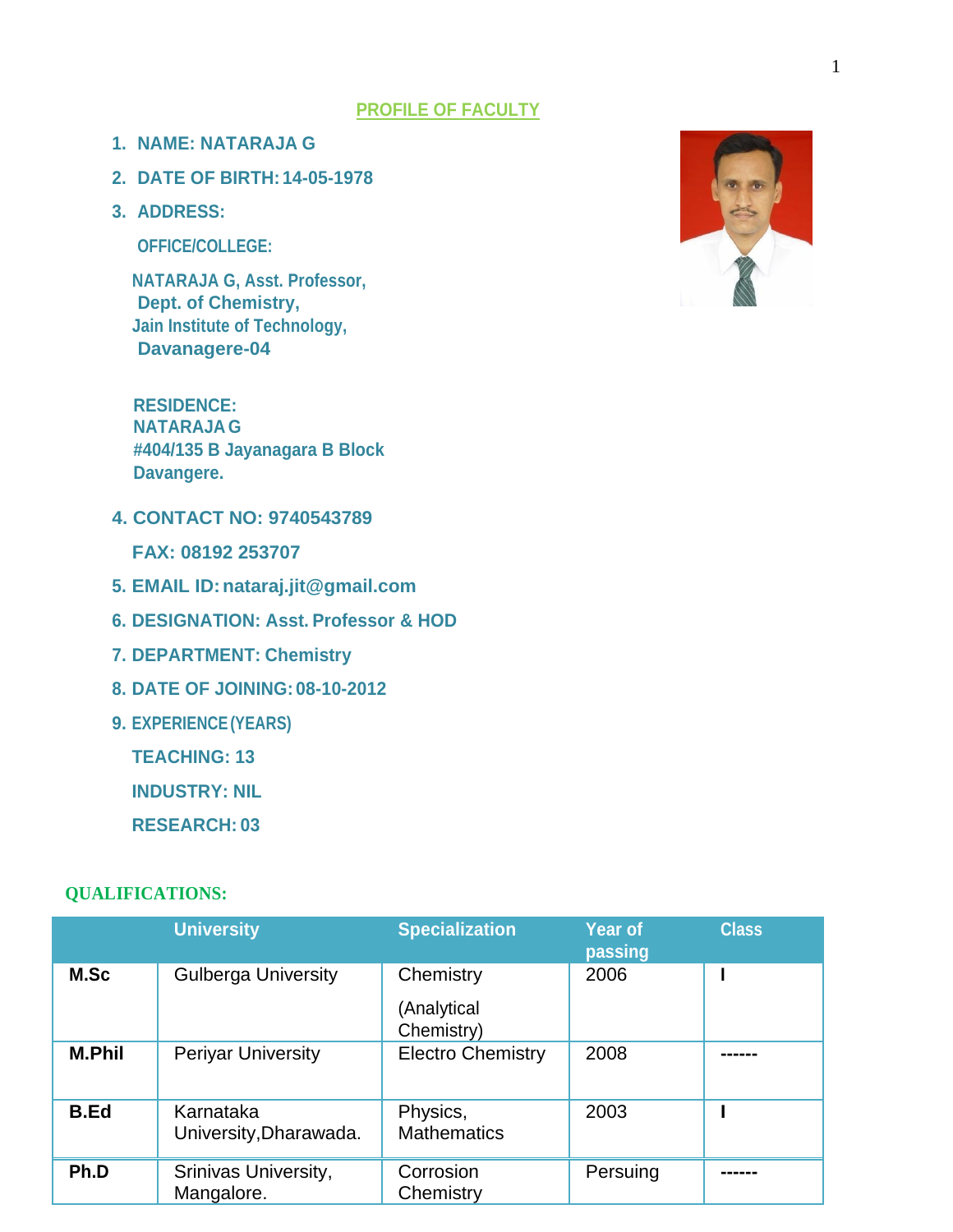# **EXPERIENCE:**

| <b>Positions</b>          | <b>Institution/Industry</b>                                      | <b>Period</b> | <b>Nature of Job</b> | No of<br><b>Years</b> |
|---------------------------|------------------------------------------------------------------|---------------|----------------------|-----------------------|
| <b>Assistant</b>          | Jain Institute of Technology                                     | 2014 to till  | Teaching             | 0 <sub>5</sub>        |
| <b>Professor</b><br>& HOD | Davanagere-04                                                    | date          |                      |                       |
| <b>Lecturer</b>           | Jain Institute of Technology<br>Davanagere-04                    | 2012-14       | Teaching             | 01                    |
| Lecturer                  | Dr.ShivakumaraMahaswamy<br>College of Engineering,<br>Bengaluru. | 2011-12       | Teaching             | 01                    |
| Lecturer                  | Sri Siddaganga Institute of<br>Technology, Tumkur.               | 2008-11       | Teaching             | 03                    |
| Lecturer                  | Sri Taralabalu Institute of<br>Technology, Ranibennur.           | 2007-08       | Teaching             | 01                    |
| Lecturer                  | D.R.M Science College,<br>Davanagere.                            | 2006-07       | Teaching             | 01                    |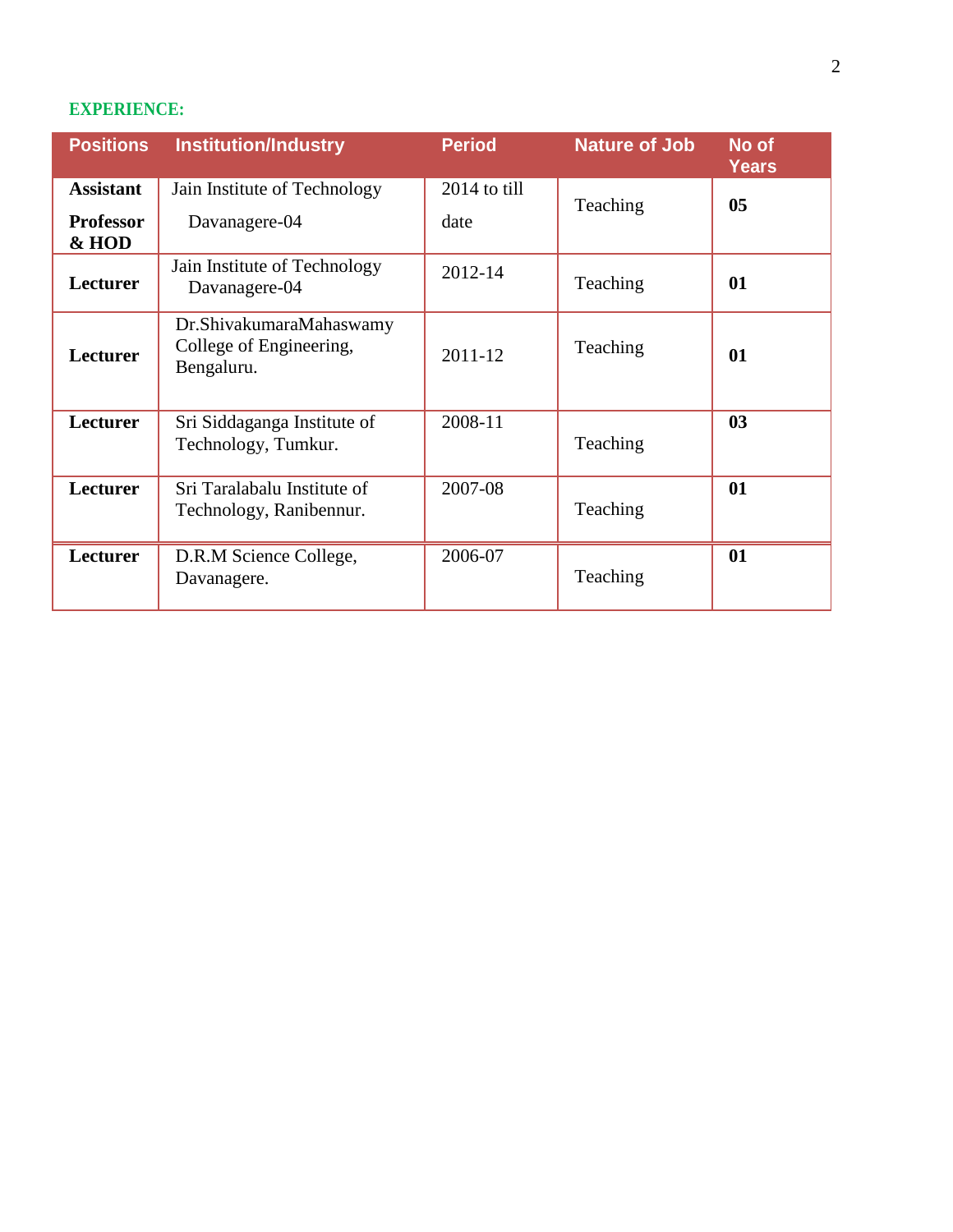## **FACULTY DEVELOPMENT PROGRAMMES/TRAINING/WORKSHOP/SUMMER/WINTER**

#### **SCHOOLS ATTENDED**

| SI<br><b>No</b> | <b>Name of training/workshop</b>                                                           | <b>Year/Duration</b>                             | <b>Organizers</b>                                                         |
|-----------------|--------------------------------------------------------------------------------------------|--------------------------------------------------|---------------------------------------------------------------------------|
| 1               | <b>UGC Sponsored Two Days Workshop on NMR</b><br>Spectroscopy: Application to BIOMOLECULES | Jan 9th & 10th<br>2015                           | JNTU, Ananthpur<br>(A.P)                                                  |
| $\overline{2}$  | FEEL Teacher Programme.                                                                    | Jan 29th to $31st$<br>2016                       | JIT Davanagere.                                                           |
| $\overline{3}$  | Characterization of Bio-organic and Inorganic<br>materials                                 | Jan $24^{\text{th}}$ to $30^{\text{th}}$<br>2010 | Siddaganga Institute of<br>Technology, Tumkur.                            |
| 4               | <b>Advance in Chemical Sciences</b>                                                        | Jan 22nd& 23rd<br>2010                           | JainUniversity, Jain<br>GlobalCampus,<br>Kanakapura Taluk,<br>Ramanagara. |
| $5\phantom{1}$  | <b>Clean Coal Technology</b>                                                               | Feb 25 <sup>th</sup> to 30 <sup>th</sup><br>2009 | Department of<br>Geology, NITK, Suratkal.                                 |
| 6               | <b>Attitudinal Work Shop</b>                                                               | Feb 12 <sup>th</sup> to 24 <sup>th</sup><br>2009 | Department of Chemical<br>Engg., SIT,<br>Tumkur.                          |
| $\overline{7}$  | <b>Research Areas on Bacteriohodspin Nanoparticles</b><br>& Compounds, Applications.       | Aug $1st$ to $7th$<br>2008                       | Department of<br>ChemIcal Engg., SIT,<br>Tumkur.                          |
| 8               | On Recent developments in Nano Science &<br>Technology                                     | Mar 29th<br>2008                                 | Kuvempu University,<br>Shankaraghatta,<br>Shimoga.                        |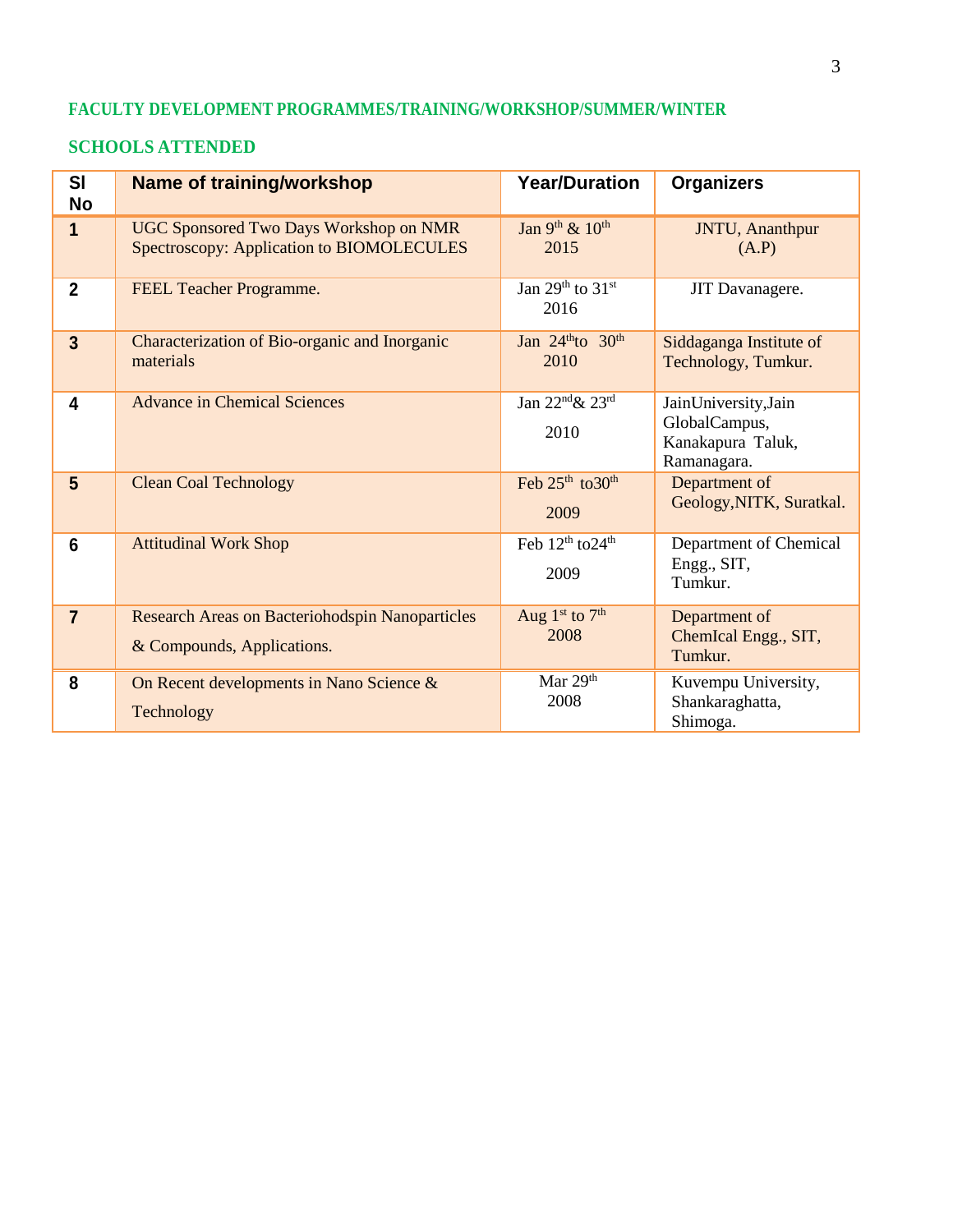| SI<br>No.               | <b>Title/topic</b>                                                                                      | Year &<br><b>Duration</b>         | <b>Funded</b><br>by | organizers                                                                                         |
|-------------------------|---------------------------------------------------------------------------------------------------------|-----------------------------------|---------------------|----------------------------------------------------------------------------------------------------|
| 1                       | Recent trends on the applications of<br>science in engineering (NCRSE-2018)                             | Sept. 2018                        |                     | Bapuji Institute of<br>Technology and<br>Engineering,<br>Davanagere                                |
| $\overline{2}$          | Stimulation of Al-7075<br>Computer<br>AlloyReinforcedwithSICParticulate                                 | May17-18 <sup>th</sup><br>2017    |                     | Rajarajeswari College<br>of Engineering                                                            |
| $\overline{\mathbf{3}}$ | International Conference on-<br>Nanotechnology (IC NANAO-<br>2016)                                      | Apr $21-23$ <sup>rd</sup><br>2016 | <b>VTU</b>          | Dept of<br>Nanothecnology,<br>VTU Center for<br>Postgraduate Studies PG<br><b>Center Bangalore</b> |
| 4                       | Basic Sciences problems-Solutions & the<br>use of English language in the study of<br>Science subjects. | Jan 12 <sup>th</sup><br>2007      | <b>UGC</b>          | D.R.M Science college,<br>Davanagere.                                                              |
| 5                       | Educational Scenario of the 21 <sup>st</sup> century.                                                   | Feb 3rd<br>2007                   | <b>UGC</b>          | A.VKamalamma<br>Collegefor women,<br>Davanagere.                                                   |
| 6                       | Spectroscopic Techniques, Liquid<br>crystals & Organic reaction mechanisms                              | Dec $16th$<br>2006                | <b>UGC</b>          | D.R.M Science college,<br>Davangere.                                                               |

# **CONFERENCE/SEMINARS/PROFESSIONALSOCIETYACTIVITIES/EVENTS ATTENDED**

# **ACTIVITIES/EVENTS ORGANIZED**

| <b>Sl</b> | <b>Title/topic</b>                                     | <b>Year&amp;</b> | <b>Funded by</b>          | organizers                                |
|-----------|--------------------------------------------------------|------------------|---------------------------|-------------------------------------------|
| No.       |                                                        | <b>Duration</b>  |                           |                                           |
|           | <b>English Communication Skill</b><br><b>Programme</b> | 2015-2016        | JIT,<br><b>Davanagere</b> | Mr. Nataraja.G,<br>Dept. of<br>Chemistry. |